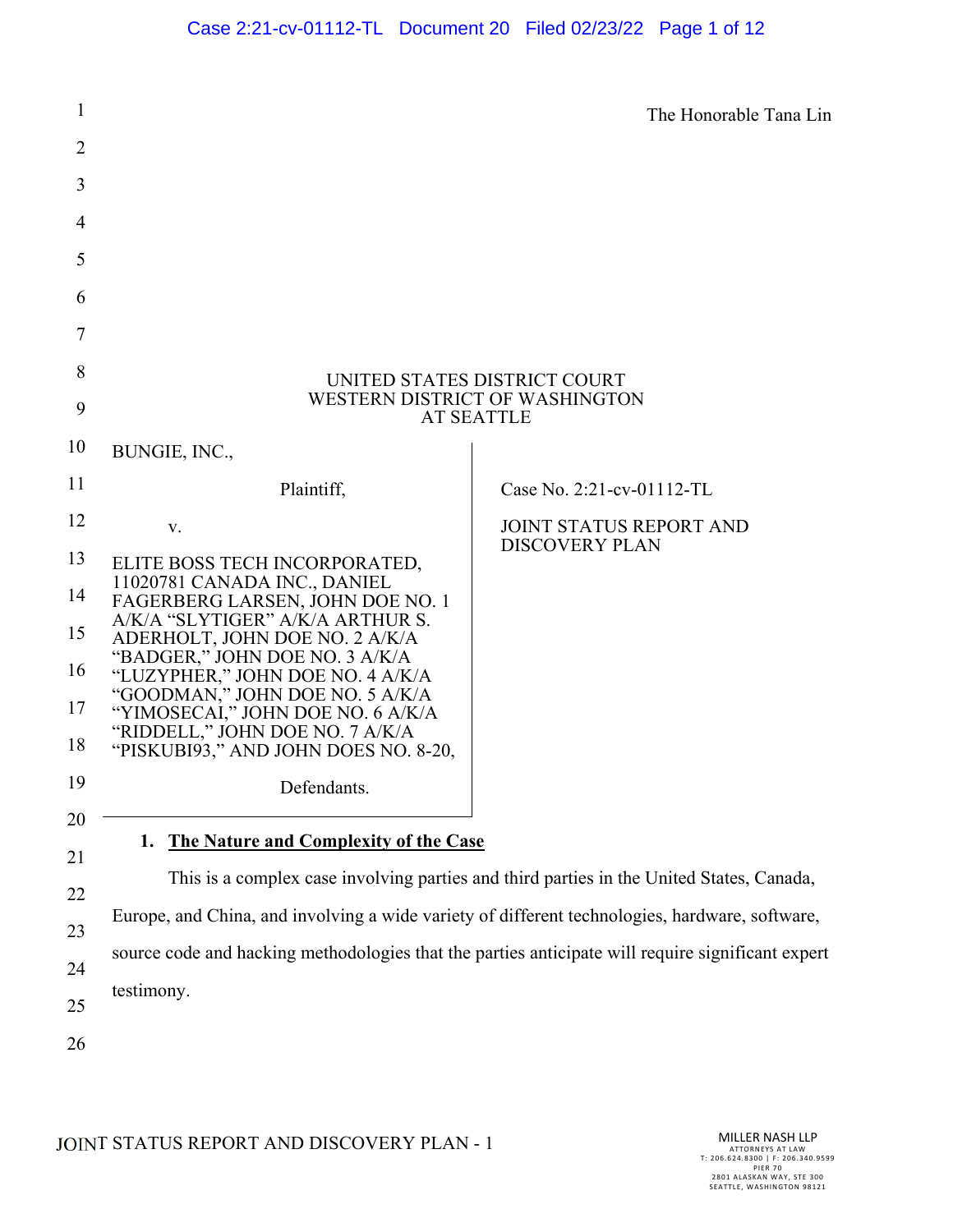### Case 2:21-cv-01112-TL Document 20 Filed 02/23/22 Page 2 of 12

1

#### **a. Bungie's Statement of the Factual and Legal Bases of the Claims**

2 3 4 5 6 7 8 9 Plaintiff filed this action seeking damages, a permanent injunction and other equitable relief, alleging that Defendants infringed upon their intellectual property rights, breached the Limited Software Licensing Agreement ("LSLA") to which they lawfully agreed, intentionally interfered with their contractual relationships with their customers, conspired with others to commit various tortious acts, violated 18 U.S.C.  $\S$  1962(a), (b), & (c) ("RICO"), 17 U.S.C.  $\S$ 1201(a) ("Circumvention of Technological Measures"), 18 U.S.C. § 1030(a)(5)(B) ("The Computer Fraud and Abuse Act"), and RCW 19.86.020 ("Washington Consumer Protection Act").

10 11 12 13 14 15 16 17 18 The Plaintiff, Bungie, Inc., is the independent developer, owner, intellectual property rights holder and distributor of the video game *Destiny 2*, a shared-world online first-person shooter that can be played alone, with players testing themselves against the game itself, or against other players in various multiplayer modes. *Destiny 2* is free-to-play, with any prospective player able to download the base game for free on any number of platforms, such as PC, XBOX Series 1, and the Playstation 5. Plaintiff earns revenue from their game through the sale of in-game currency, used to purchase in-game items and collectibles, seasonal passes to grant access to additional rewards, and expansions, which provide extensive amounts of new content added on to the base game.

19 20 21 22 23 24 25 Defendants own, operate, and market several commercial websites that sell access software that hacks, infringes upon, and alters Plaintiff's video game, *Destiny 2*, allowing customers to cheat in the game space. Because of the online nature of *Desitny 2*, these cheats not only effect the play experience of the cheating player, but all other players they play against or alongside. Both the manufacture and use of this cheating software is a violation of the LSLA that all players of *Destiny 2*, from the Defendants to their cheat developers to their customers, must agree to in order to play the game.

26

#### JOINT STATUS REPORT AND DISCOVERY PLAN - 2

MILLER NASH LLP ATTORNEYS AT LAW T: 206.624.8300 | F: 206.340.9599 PIER 7 0 2801 ALASKAN WAY, STE 300 SEATTLE, WASHINGTON 98121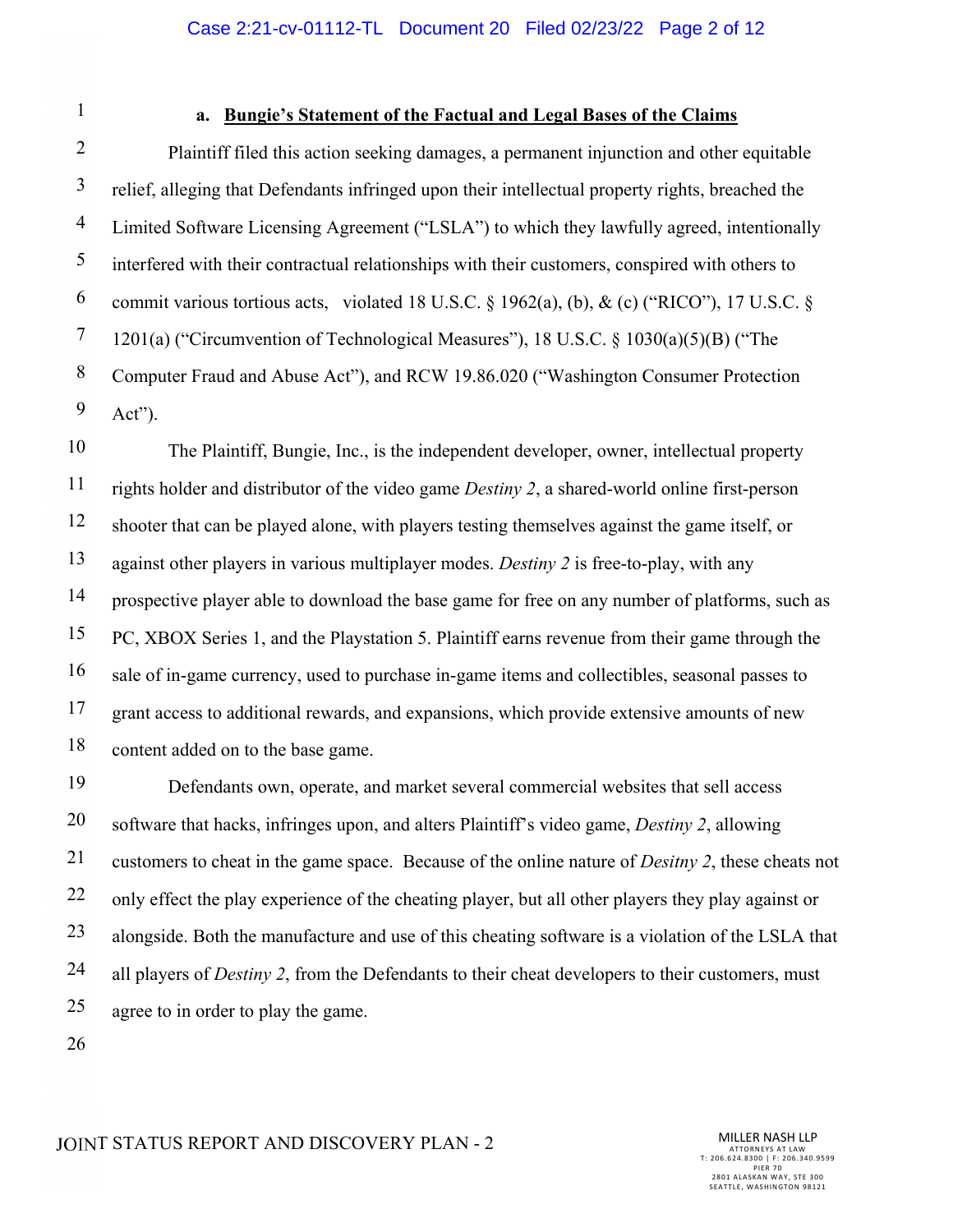# Case 2:21-cv-01112-TL Document 20 Filed 02/23/22 Page 3 of 12

1 2 3 4 5 6 7 8 9 10 11 12 13 Destiny 2's commercial viability depends on the integrity of its gameplay and the positive experiences of its players. Defendants' cheats threaten the *Destiny 2* experience, which costs Plaintiff customers, causes harm to its reputation, and costs it exorbitant amounts of money in the development of anti-cheating mitigation technology. Defendants are fully aware their conduct is tortious and illegal. They have gone to great lengths to hide their identities and operate anonymously, including the use of false identities, fake addresses, and corporate services that specialize in the registration of websites anonymously. Defendants' Wallhax website includes "terms of use" that purport to require users to pay "\$30,000 per day" for accessing the website if they are employees or agents of a number of game development studios. While these listed game development studios do not count Bungie among their number, Defendants have taken several targeted steps to attempt to evade Plaintiff's notice following other suits Plaintiff has filed against other cheat developers, such as deleting any mention on their website of *Destiny 2* and adding the word "Destiny" to their website's profanity filter.

14 15 16 17 Based on the facts outlined above and others as alleged in the Complaint, Plaintiff pled eight causes of action: copyright infringement, civil RICO, DMCA anti-circumvention, violation of the Computer Fraud and Abuse Act, breach of contract, tortious interference with contract, civil conspiracy, and violation of the Washington Consumer Protection Act.

18

## **b. Defendants'1 Statement of the Factual and Legal Bases of the Defenses.**

19 20 21 22 The Defendants Elite Boss Tech, Inc. ("Elite Boss"), Robert Nelson ("Nelson"), and 11020781 Canada, Inc. ("110 Canada") (collectively, "Elite Defendants") acknowledge that the Plaintiff, Bungie, Inc. is the developer and distributor of the video game *Destiny 2*. The Elite

23

<sup>24</sup>  25 26 <sup>1</sup> Only Defendants Robert James Duthie Nelson, Elite Boss Tech, Incorporated, and 11020781 Canada, Inc. have appeared to date. Defendant Daniel Fagerberg Larsen has been served but has not appeared, and Plaintiff anticipates seeking entry of a default as to him. Plaintiff also now understands that "Slytiger" and "Arthur S. Aderholt" are names used by Mr. Nelson, and therefore that John Doe No. 1 is not a distinct individual. The other Doe defendants have not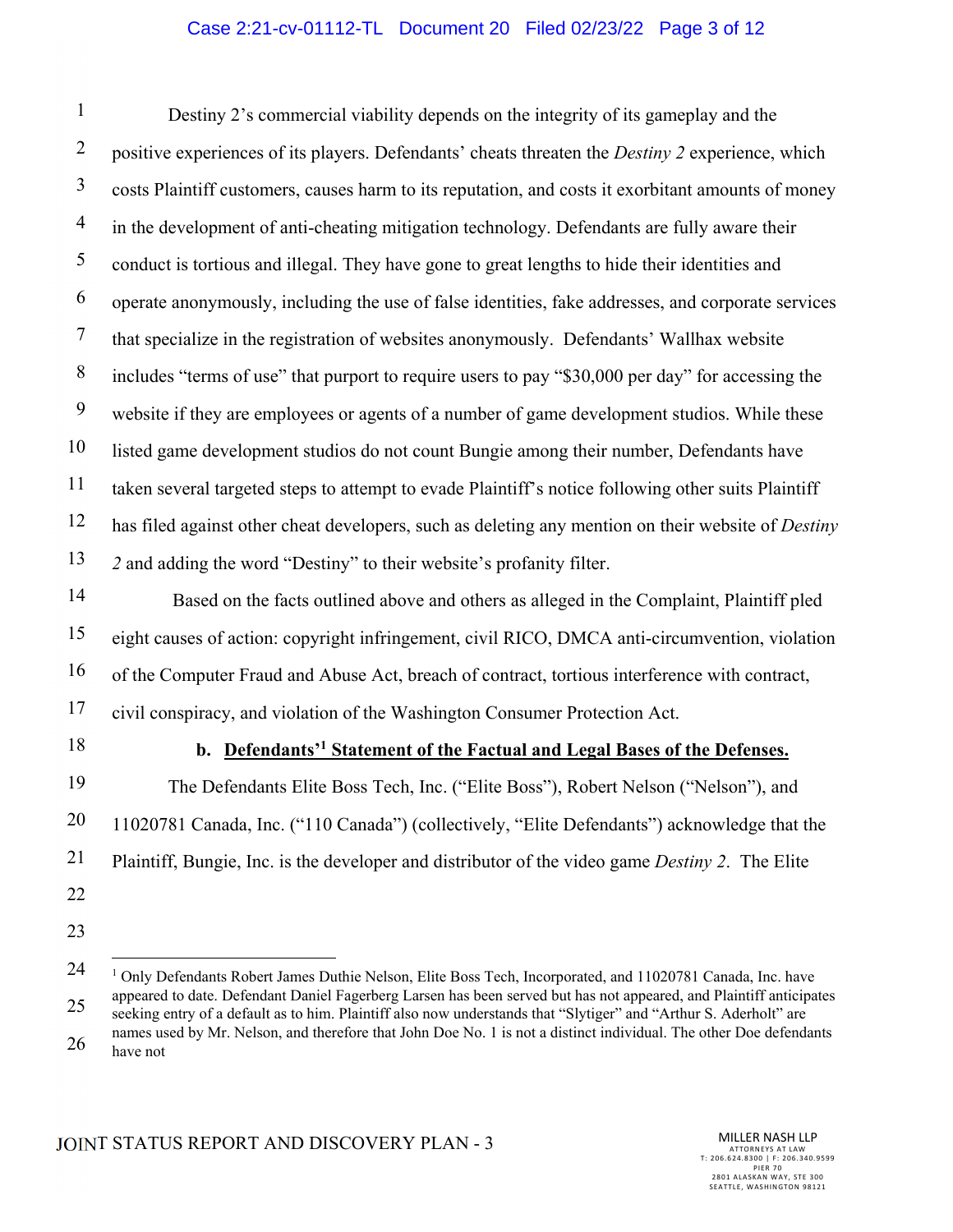#### Case 2:21-cv-01112-TL Document 20 Filed 02/23/22 Page 4 of 12

1 2 Defendants also acknowledge that Bungie owns certain intellectual property rights pertaining to *Destiny 2* and requires customers who play *Destiny 2* to agree to the LSLA.

3 4 5 6 7 8 Elite Boss is a software development company. Nelson is its sole owner. In 2020, Elite Boss solely developed, and began distributing a software program that individuals can use to interact with Destiny 2 ("Elite Software"). The Elite Software assists a player with in-game tasks in *Destiny 2* such as advancing levels or completing repetitive events. Nelson's involvement is strictly limited to his capacity as the owner of Elite Boss and does not act in any way in his individual capacity regarding anything Elite Boss does as a company.

9 10 11 12 13 14 15 Claims against Nelson: The Elite Defendants have several defenses to Bungie's claims. First, under Canadian law Elite Boss, 110 Canada, and Nelson are not alter-egos. Nelson is merely an owner of Elite Boss and 110 Canada. The entities maintain separate identities under the law and they comply with all corporate formalities under Canadian law. Elite Boss is the sole entity responsible for making and selling its Elite Software. Therefore, Bungie fails to state claims against Nelson upon which relief can be granted. As to the merits of Bungie's claims against the Elite Defendants, they are as follows:

16 17 18 19 20 21 22 23 24 25 Copyright Infringement: Proof of copyright infringement requires that the Elite Defendants directly made, contributed to making, or vicariously made unauthorized copies of *Desitiny 2*. 2 Under no circumstances during the development of the *Elite Software* have the Elite Defendants made or distributed any copies of, nor has it made any derivative works of the *Destiny 2* software. Although Elite Boss's *Elite Software* interacts with *Destiny 2*, *Elite Software*  makes no unauthorized copies of *Destiny 2*. In fact, the Elite Defendants contend that certain terms in Bungie's LSLA are unenforceable, the Elite Defendants contest the very notion that creating a third-party software program that interacts with *Destiny 2* creates a derivative work under the 17 U.S.C. 101 definition of a derivative work. To the extent that Elite Boss used any

26 2 Metro-Goldwyn-Mayer v. Grokster Ltd., 380 F.3d 1154, 1160; 1164 (9th Cir. 2004).

JOINT STATUS REPORT AND DISCOVERY PLAN - 4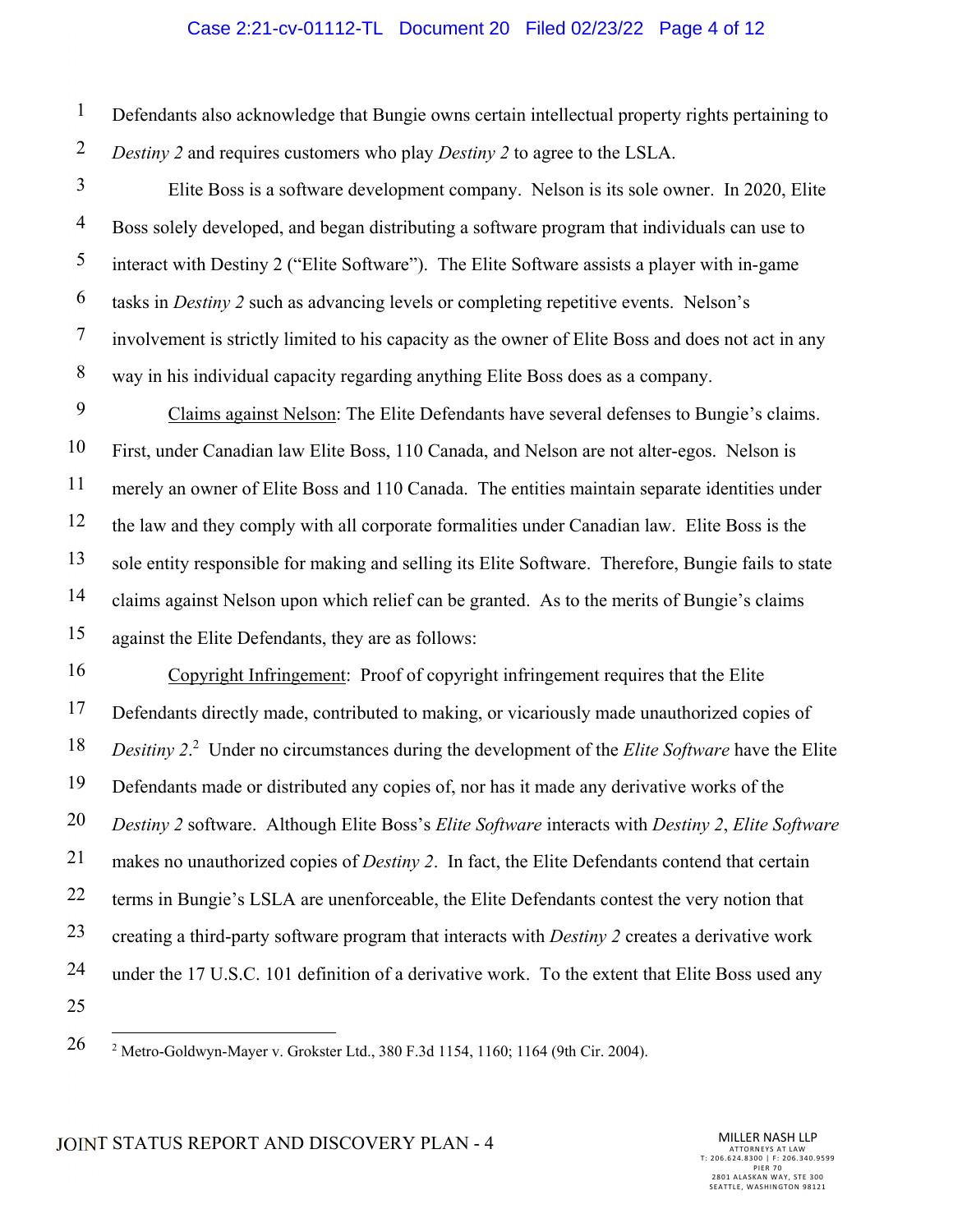### Case 2:21-cv-01112-TL Document 20 Filed 02/23/22 Page 5 of 12

1 audiovisual elements in its marketing video, those elements meet the definition of fair use.

2 3 4 5 Moreover, the use of a copy of *Destiny 2* to create third-party software that Bungie objects does not constitute copyright infringement as the breach of a covenant in the LSLA does not create a copyright infringement either directly or indirectly. Thus, the Elite Defendants are not liable for copyright infringement.

6 7 8 9 10 Civil RICO: Despite what Bungie alleges in its complaint, the mere creation and sale of software products that Bungie objects to that are sold to third parties and used with Bungie's software does not meet even the broadest reading of what constitutes wire fraud, criminal copyright infringement, and money laundering, i.e. "racketeering activity" under 18 U.S.C. § 1961(1) of the Civil RICO statutes.

11 12 13 14 15 16 17 18 19 20 21 22 23 24 Digital Millennium Copyright Act: Violation of the DMCA, occurs when there is a causal connection between the circumvention of a security measure and an infringement of the defendants' copyright. 17 U.S.C. § 1201.<sup>3</sup> Although Elite Boss's *Elite Software* can avoid detection, it does so solely for the purpose of interacting with *Destiny 2* and not for making unauthorized copies of Bungie's software. Furthermore, only someone who has purchased a legitimate license of *Destiny 2* purchases Elite Boss's *Elite Software*. Any restrictions in Bungie's LSLA that prohibit circumvention of its detection measures for interoperability purposes constitute copyright misuse. And those restrictions are preempted by the interoperability exception in the DMCA.<sup>4</sup> Additionally, Bungie's detection mechanisms are not security measures that protect against unauthorized copying of *Destiny 2*. It is a program that detects third-party software that interacts with *Destiny 2*. Therefore, Bungie's various misuses of their copyright is a defense to its claims against the Elite Defendants for violating the DMCA (17 U.S.C. § 1201(a)) and infringing Bungie's copyright either contributorily or vicariously through third parties.

25

1

<sup>3</sup> *Storage Tech. v. Cus. Hardwr Engin.*, 421 F.3d 1307, 1319 (Fed. Cir. 2005).  $4$  17 U.S.C. § 1201(f).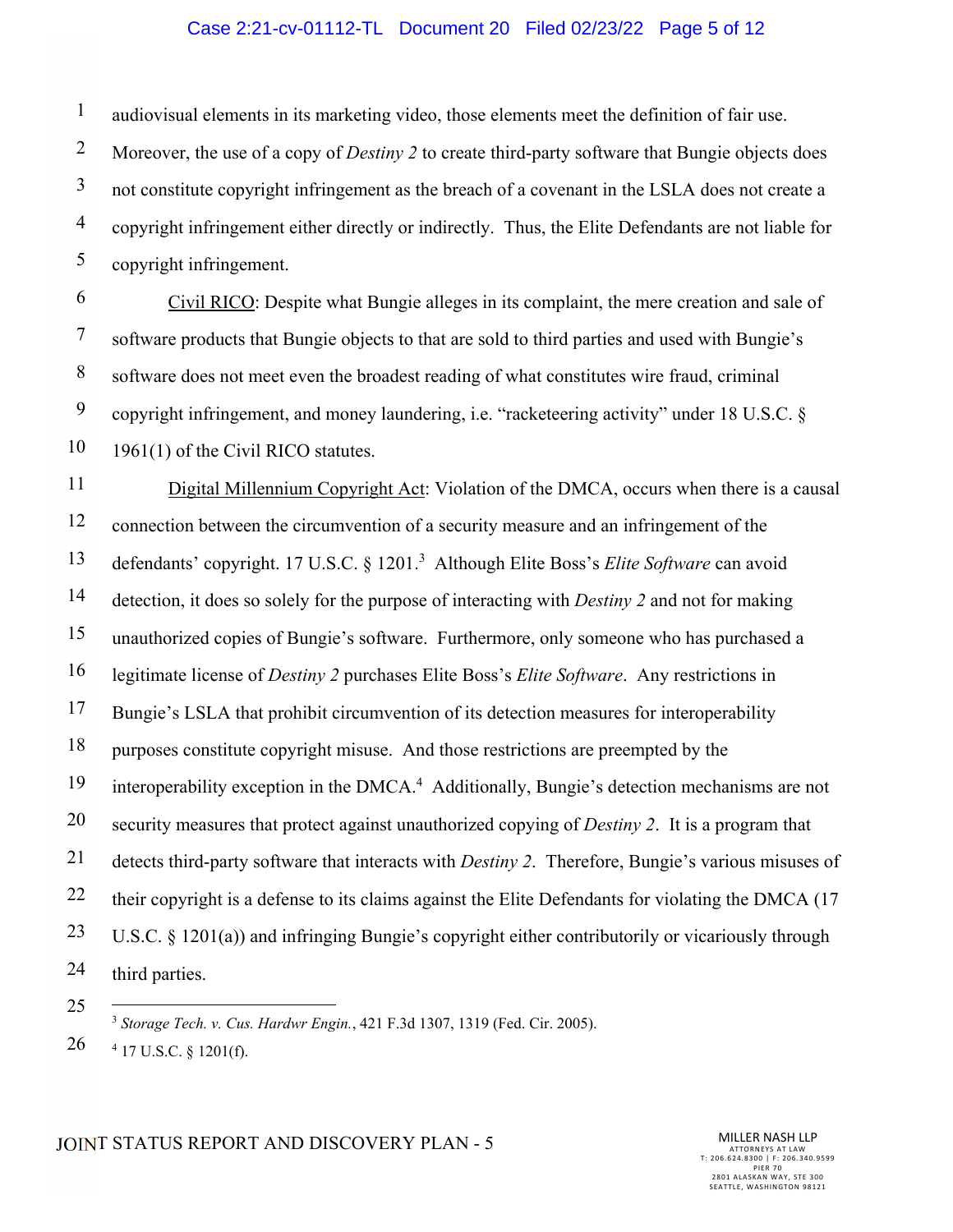### Case 2:21-cv-01112-TL Document 20 Filed 02/23/22 Page 6 of 12

1 2 3 4 5 Computer Fraud and Abuse Act: Bungie's claim for violation of the Computer Fraud and Abuse Act (§ 1030(a)(5)(B) fails. First, any computer that operates *Destiny 2* as a client machine is not a protected computer that Bungie owns, and second, to the extent that any server computer that Bungie owns is a "protected computer" under the statute's definition, none of the defendants access the server or cause damage to it.

6 7 8 9 10 Breach of Contract: The Defendants maintain that despite Bungie's terms in its LSLA to the contrary, Bungie's claims that it can control any third party from developing software that interacts with its own software through its LSLA are meritless. And to the extent any liability exists for the Elite Defendants for breaching the LSLA, it would lie solely with the Elite Boss and not Nelson or 110 Canada.

11 12 13 14 15 16 17 18 19 Tortious Interference with Contract: Bungie's claims for tortious interference with thirdparty contracts requires that the Elite Defendants acted with improper means and motive, without economic justification, and that the Elite Defendants damaged Bungie. The Elite Defendants did not act with improper motive to cause any breach of the LSLA. Elite Boss's only motive was to earn a profit by selling its Elite Software. Although the Elite Defendants were aware of the terms in Bungie's agreements prohibiting interaction between *Destiny 2* and third-party software, the Elite Defendants allege that these terms were overreaching and unenforceable due to copyright misuse. The unenforceability of the LSLA in addition to Elite Boss's desire to earn profits without motive to interfere with Bungie's contracts justifies Elite Boss' actions.

20 21 22 23 Washington Consumer Protection Act and Civil Conspiracy: As to Bungie's claims for violating the Washington Consumer Protection Act and Civil Conspiracy, the Elite Defendants again refer the Court to the above-stated defenses. Specifically, Elite Boss has earned its profits through lawful development and sales of its *Elite Software* program.

24

#### **2. Alternative Dispute Resolution**

25 26 The parties agree to submit these matters to mediation pursuant to Local Rule CR 39.1.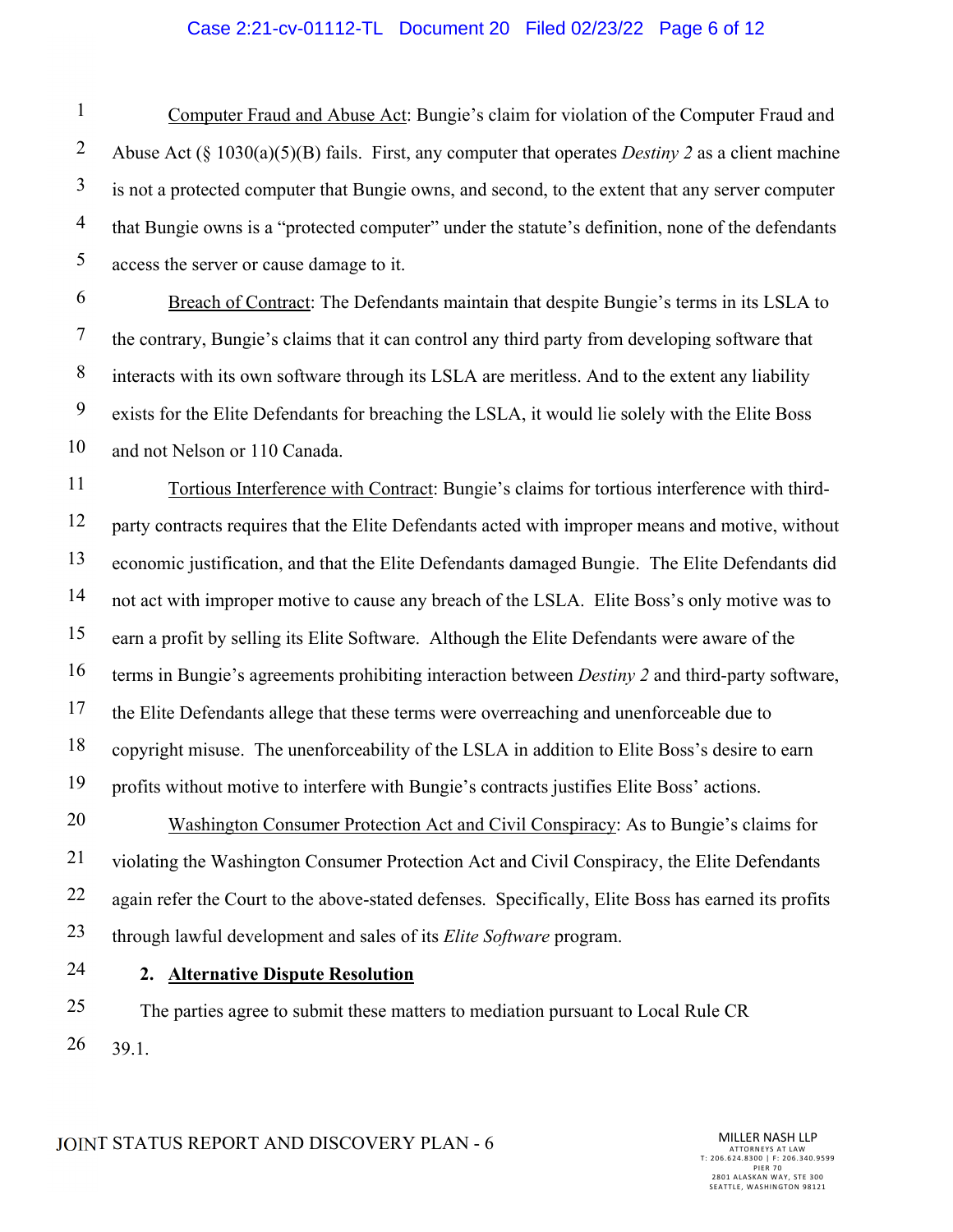### Case 2:21-cv-01112-TL Document 20 Filed 02/23/22 Page 7 of 12

1 2 3 4 5 6 7 8 9 10 11 12 13 14 15 16 17 18 19 20 21 22 23 24 25 26 3. **Timing of Alternative Dispute Resolution** The parties agree to submit these matters to mediation between June  $15<sup>th</sup>$  and August 31st, 2022. 4. **Proposed Deadline for Joining Additional Parties** The parties proposed deadline for joining additional parties is July 1st, 2022. 5. **Proposed Discovery Plan a. Fed. R. Civ. P. 26(f) Conference**  The Fed. R. Civ. P. 26(f) conference was held telephonically on February 8, 2022. Both plaintiff and defendant were represented by counsel. Pursuant to the Court's order, Plaintiff's initial disclosures were provided on February 17, 2022. Defendant's initial disclosures were provided on February 23, 2022. This Joint Status Report and Discovery Plan pursuant to Fed. R. Civ. P. 26(f) will have been filed by February 24th, 2022. **b. Discovery to be Conducted**  Plaintiff intends to serve discovery requests regarding, but not necessarily limited to: the development, sale, and marketing of Defendants' *Destiny 2* cheats; the identities of Defendant's affiliates and conspirators; the sales and commercial data surrounding the operation of defendant's illicit business; Copies of electronic mail messages between Defendants and their affiliates and developers; documents relating to earnings, payments, commissions or other consideration provided to any affiliate, prospective affiliates or terminated affiliate; documents relating to earnings, payments, commissions or other consideration provided to any cheat developer or contractor; documents relating to earnings, payments, commissions or other consideration provided to any marketing services; documents relating to the operation of Defendants cheat software; documents and communications related to the efforts taken by defendants to defeat or evade Plaintiff's anti-cheating efforts; Defendants' knowledge of, and disregard of, Plaintiff's LSLA;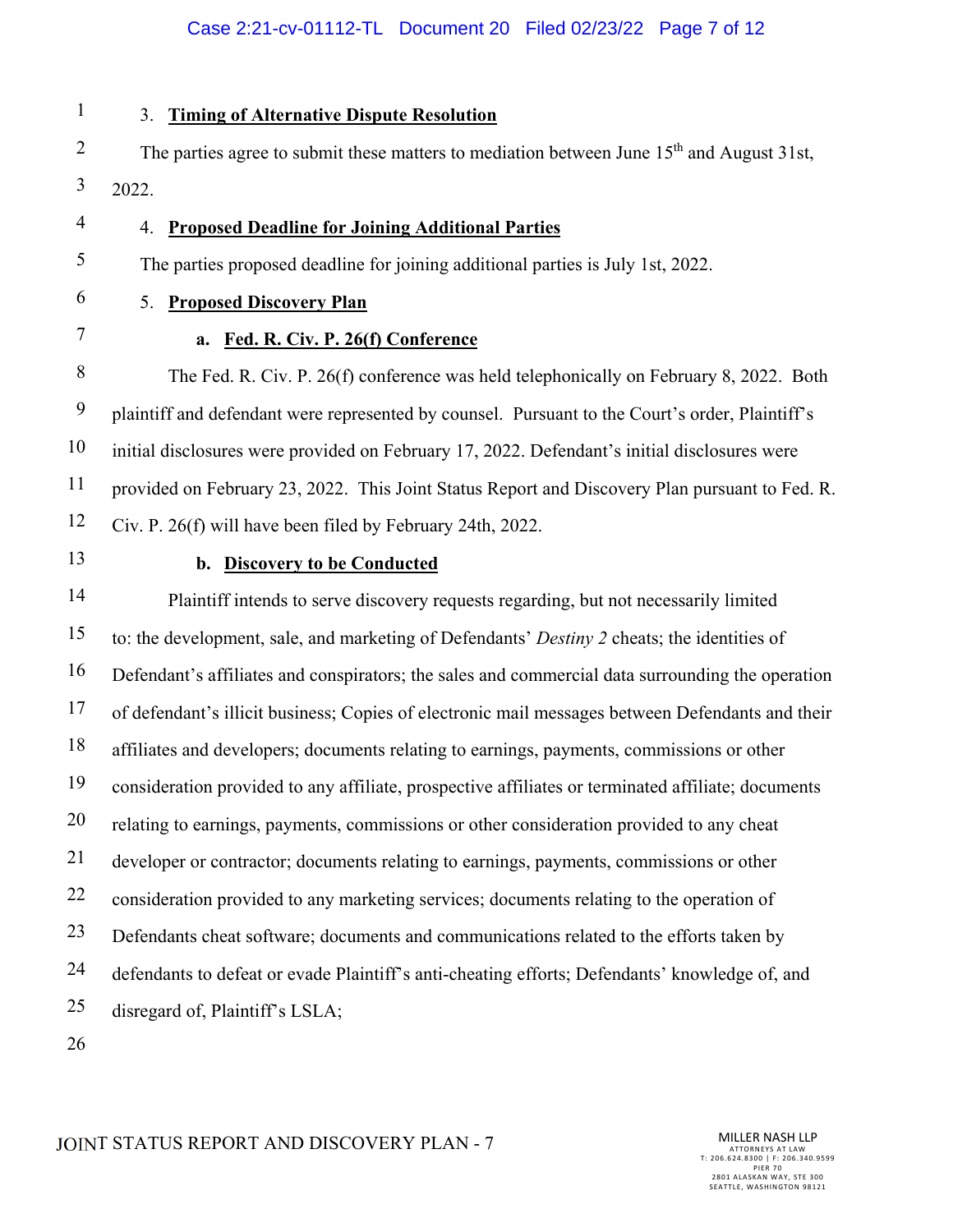# Case 2:21-cv-01112-TL Document 20 Filed 02/23/22 Page 8 of 12

| $\mathbf{1}$   | Defendants intends to serve discovery requests regarding; but not necessarily limited to:         |  |  |
|----------------|---------------------------------------------------------------------------------------------------|--|--|
| $\overline{2}$ | any documents in Plaintiff's possession or fact witnesses that support any element of Plaintiff's |  |  |
| 3              | claims against the Defendants. This may include any information to demonstrate how Plaintiff      |  |  |
| $\overline{4}$ | can show any of the Defendants infringed Plaintiff's copyrighted works, violated either 18        |  |  |
| 5              | U.S.C. § 1030(a)(5)(B) or § 1961(1), breached the Plaintiff's LSLA, violated 17 U.S.C. §          |  |  |
| 6              | 1201(a), or tortiously interfered with the Plaintiff's LSLA. The Defendants anticipate that       |  |  |
| 7              | discovery will be conducted in phases. Initially, the Defendants will serve written discovery     |  |  |
| $8\,$          | upon the Plaintiff in the form of requests for interrogatories, document production requests and  |  |  |
| 9              | admissions. Upon receipt of the responses to the written discovery requests, depositions of the   |  |  |
| 10             | Plaintiff's fact witnesses will take place. And depending upon what is disclosed, the Defendants  |  |  |
| 11             | may issue subpoenas of other non-party fact witnesses.                                            |  |  |
| 12             | <b>Limitations on Discovery</b><br>$c_{\bullet}$                                                  |  |  |
| 13             | The parties agree that no changes or additions should be made to the limitations to               |  |  |
| 14             | discovery imposed under the Federal Rules of Civil Procedure and the Local Civil Rules.           |  |  |
| 15             | <b>Management of Discovery</b><br>d.                                                              |  |  |
| 16             | The parties agree that the Federal Rules of Civil Procedure and the Local Civil                   |  |  |
| 17             | Rules shall be used to manage discovery so as to minimize expenses.                               |  |  |
| 18             | <b>Other Orders to Be Entered by the Court</b><br>e.                                              |  |  |
| 19             | The parties agree that, at the time of the Joint Status Report and the Standard Protective        |  |  |
| 20             | Order, no other orders should be entered by the Court pursuant to Fed. R. Civ. P. 26(c) or Local  |  |  |
| 21             | Rules CR 16(b) and (c).                                                                           |  |  |
| 22             | <b>Date of Completion of Discovery</b><br>6.                                                      |  |  |
| 23             | The parties agree that all fact discovery matters in this case will be completed by August        |  |  |
| 24             | 31st, 2022, that expert discovery will be completed by December 15, 2022, and that dispositive    |  |  |
| 25             | motions, if any, will be filed by January 31, 2023.                                               |  |  |
| 26             |                                                                                                   |  |  |

JOINT STATUS REPORT AND DISCOVERY PLAN - 8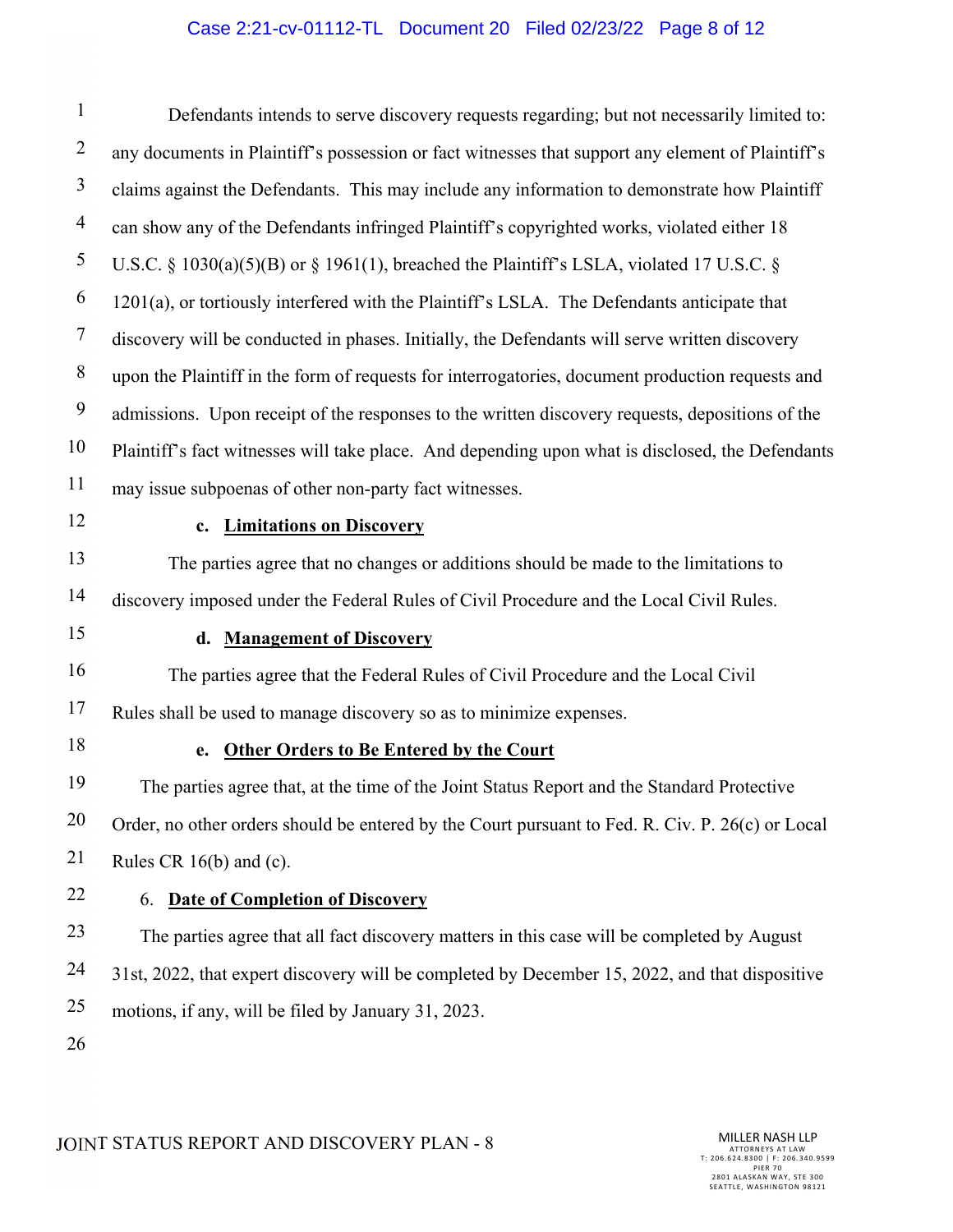# Case 2:21-cv-01112-TL Document 20 Filed 02/23/22 Page 9 of 12

| $\mathbf{1}$   | The parties have agreed to the following internal deadlines, and have committed to work        |  |
|----------------|------------------------------------------------------------------------------------------------|--|
| $\overline{2}$ | cooperatively to adjust them as may be necessary as discovery proceeds:                        |  |
| $\overline{3}$ | Service of initial document requests and interrogatories: April 4, 2022                        |  |
| $\overline{4}$ | Completion of document production: June 15, 2022                                               |  |
| 5              | Time to amend or add additional parties: July 1, 2022                                          |  |
| 6              | Identification of affirmative experts: August 15, 2022                                         |  |
| $\overline{7}$ | Identification of rebuttal experts: August 31, 2022                                            |  |
| 8              | Affirmative expert reports: September 30, 2022                                                 |  |
| 9              | Rebuttal expert reports: October 31, 2022                                                      |  |
| 10             | 7. Consent to Magistrate Judge to Conduct All Proceedings                                      |  |
| 11             | Plaintiff consents to a Magistrate Judge for all pre-trial matters. Defendant consents to a    |  |
| 12             | magistrate judge as well.                                                                      |  |
| 13             | 8. Bifurcation                                                                                 |  |
| 14             | The parties agree that the liability issues and damages issues in this case should not be      |  |
| 15             | bifurcated.                                                                                    |  |
| 16             | 9. Pretrial Statements and Pretrial Orders                                                     |  |
| 17             | The parties agree that the pretrial statements and a pretrial order pursuant to Local Rules    |  |
| 18             | $CR 16(e)$ , (h), (i), and (l), and 16.1 should be required in whole and not dispensed.        |  |
| 19             | 10. Suggestions for Shortening and/or Simplifying the Case                                     |  |
| 20             | The parties do not have further suggestions for shortening or simplifying this case.           |  |
| 21             | 11. Date for Trial                                                                             |  |
| 22             | The parties agree that this matter will be ready for trial the week of June 5, 2023.           |  |
| 23             | 12. Jury or Non-Jury Trial                                                                     |  |
| 24             | Elite Defendants state that there should be a trial by jury with no limitations.               |  |
| 25             | Plaintiff contends that any jury trial should be limited to a jury's determination of          |  |
| 26             | Defendant's liability for civil penalties, see Tull v. U.S., 481 U.S. 412 (1987), and that the |  |

JOINT STATUS REPORT AND DISCOVERY PLAN - 9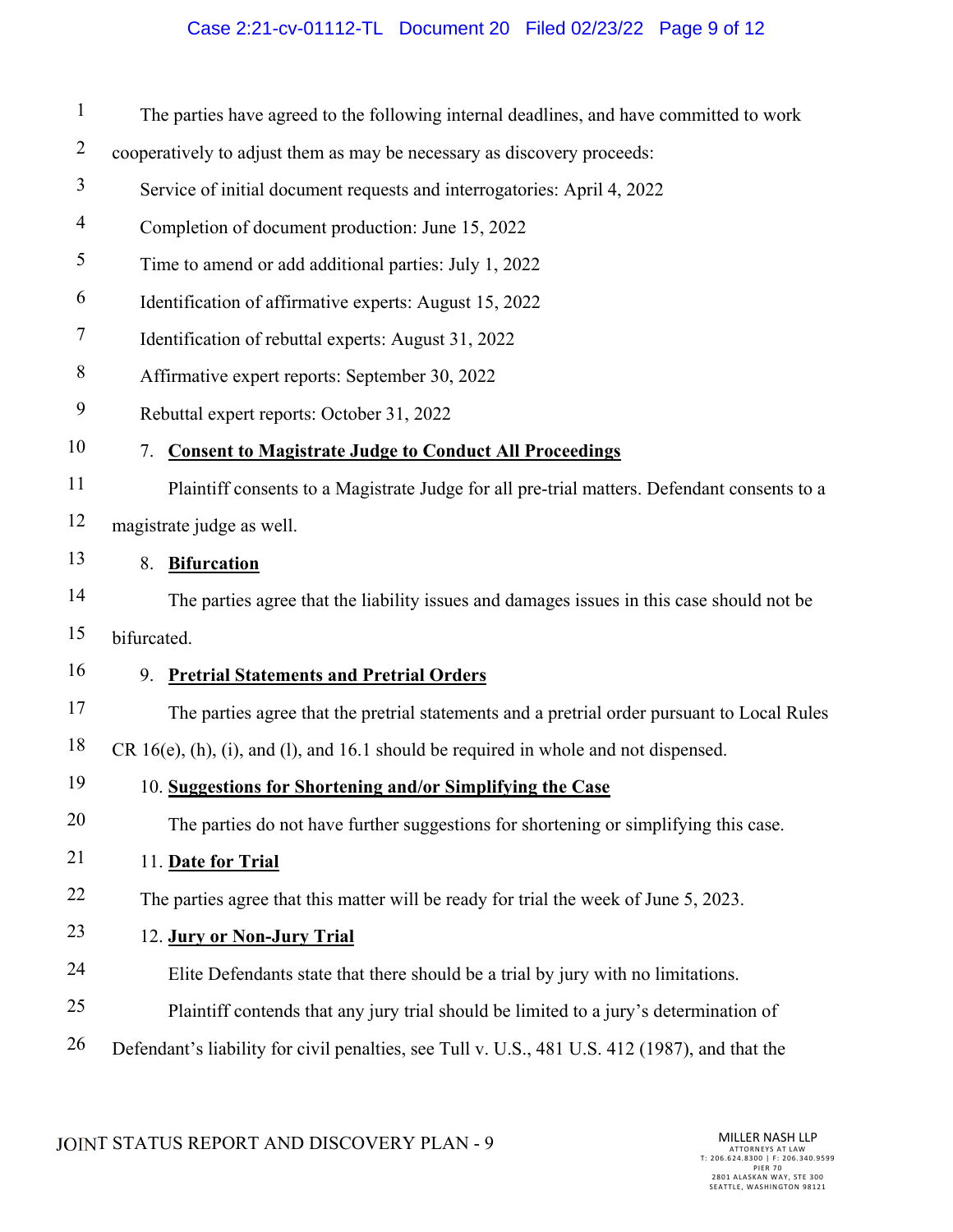| $\mathbf{1}$   | amount of civil penalty, and determinations regarding liability for and the nature of injunctive |
|----------------|--------------------------------------------------------------------------------------------------|
| $\overline{2}$ | relief are reserved to the Court.                                                                |
| 3              | 13. Numbers of Days For Trial                                                                    |
| 4              | Pending discovery, the parties believe that this matter should be able to be tried within 7      |
| 5              | court days.                                                                                      |
| 6              | 14. Names, Addresses, Email Addresses, and Telephone Numbers of All Trial Counsel                |
| $\overline{7}$ | Akiva M. Cohen<br>(pro hac vice)                                                                 |
| 8              | KAMERMAN, UNCYK, SONIKER & KLEIN, P.C.                                                           |
| 9              | 1700 Broadway<br>New York, NY 10019                                                              |
| 10             | Telephone: (212) 400-4930<br>Email: acohen@kusklaw.com                                           |
| 11             |                                                                                                  |
| 12             | Dylan M. Schmeyer, Colorado Bar No. 50573<br>(pro hac vice)                                      |
| 13             | KAMERMAN, UNCYK, SONIKER & KLEIN, P.C.                                                           |
| 14             | 750 W. 148 <sup>th</sup> Ave, #4216<br>Westminster, CO 80023                                     |
| 15             | Telephone: (719) 930-5942<br>Email: dschmeyer@kusklaw.com                                        |
| 16             | Brian W. Esler                                                                                   |
| 17             | <b>MILLER NASH LLP</b>                                                                           |
| 18             | Pier 70<br>2801 Alaskan Way, Suite 300                                                           |
| 19             | Seattle, WA 98121<br>Telephone: (206) 624-8300                                                   |
| 20             | Fax: (206) 340-9599                                                                              |
| 21             | Email: brian.esler@millernash.com                                                                |
| 22             | Lance C. Venable<br>The Law Office of Lance C. Venable, PLLC                                     |
| 23             | 4939 W. Ray Rd.                                                                                  |
| 24             | Suite 4-219<br>Chandler, AZ 85226-2066                                                           |
|                | Tel: 602-730-1422                                                                                |
| 25             | Email: lance@venableiplaw.com                                                                    |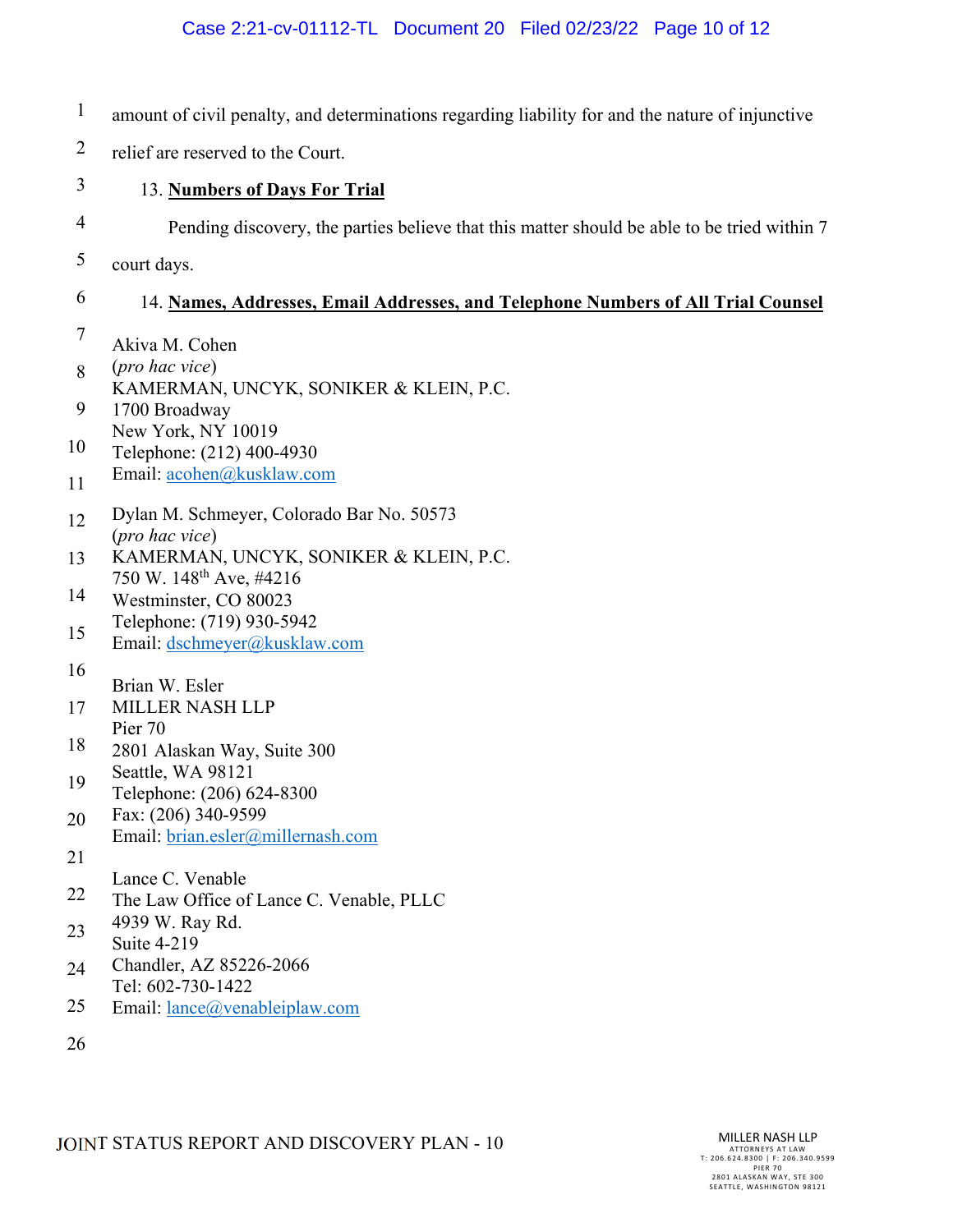| $\mathbf{1}$   | Duncan C. Turner<br><b>Badgley Mullins Turner PLLC</b> |                                                                      |
|----------------|--------------------------------------------------------|----------------------------------------------------------------------|
| $\overline{2}$ | 19929 Ballinger Way, Suite 200<br>Seattle, WA 98155    |                                                                      |
| 3              | Phone: 206-340-5907                                    |                                                                      |
| 4              | Fax: 206-621-9696                                      |                                                                      |
| 5              | Email: $dturner@badgleymullins.com$                    |                                                                      |
| 6              | DATED this 23 <sup>rd</sup> day of February, 2022.     |                                                                      |
| 7              |                                                        |                                                                      |
| 8              |                                                        | By: s/ Brian W. Esler                                                |
| 9              |                                                        | Brian W. Esler, WSBA No. 22168<br><b>MILLER NASH LLP</b>             |
| 10             |                                                        | Pier 70<br>2801 Alaskan Way, Suite 300                               |
| 11             |                                                        | Seattle, WA 98121<br>Telephone: (206) 624-8300                       |
| 12             |                                                        | Fax: (206) 340-9599<br>Email: brian.esler@millernash.com             |
| 13             |                                                        | Akiva M. Cohen, New York Bar No. 4328969                             |
| 14             |                                                        | (Admitted pro hac vice)<br>KAMERMAN, UNCYK, SONIKER                  |
| 15             |                                                        | & KLEIN, P.C.<br>1700 Broadway                                       |
| 16             |                                                        | New York, NY 10019                                                   |
|                |                                                        | Telephone: (212) 400-4930<br>Email: acohen@kusklaw.com               |
| 17             |                                                        |                                                                      |
| 18             |                                                        | Dylan M. Schmeyer, Colorado Bar No. 50573<br>(Admitted pro hac vice) |
| 19             |                                                        | KAMERMAN, UNCYK, SONIKER<br>& KLEIN, P.C.                            |
| 20             |                                                        | 2600 S. Rock Creek Parkway #36-202<br>Superior, CO 80027             |
| 21             |                                                        | Telephone: (719) 930-5942                                            |
| 22             |                                                        | Email: dschmeyer@kusklaw.com                                         |
| 23             |                                                        | <b>Attorneys for Plaintiff</b>                                       |
| 24             |                                                        | <b>By:</b> s/ <i>Lance C. Venable</i>                                |
| 25             |                                                        | Lance C. Venable<br>The Law Office of Lance C. Venable, PLLC         |
| 26             |                                                        | 4939 W. Ray Rd.<br>Suite 4-219                                       |
|                |                                                        |                                                                      |